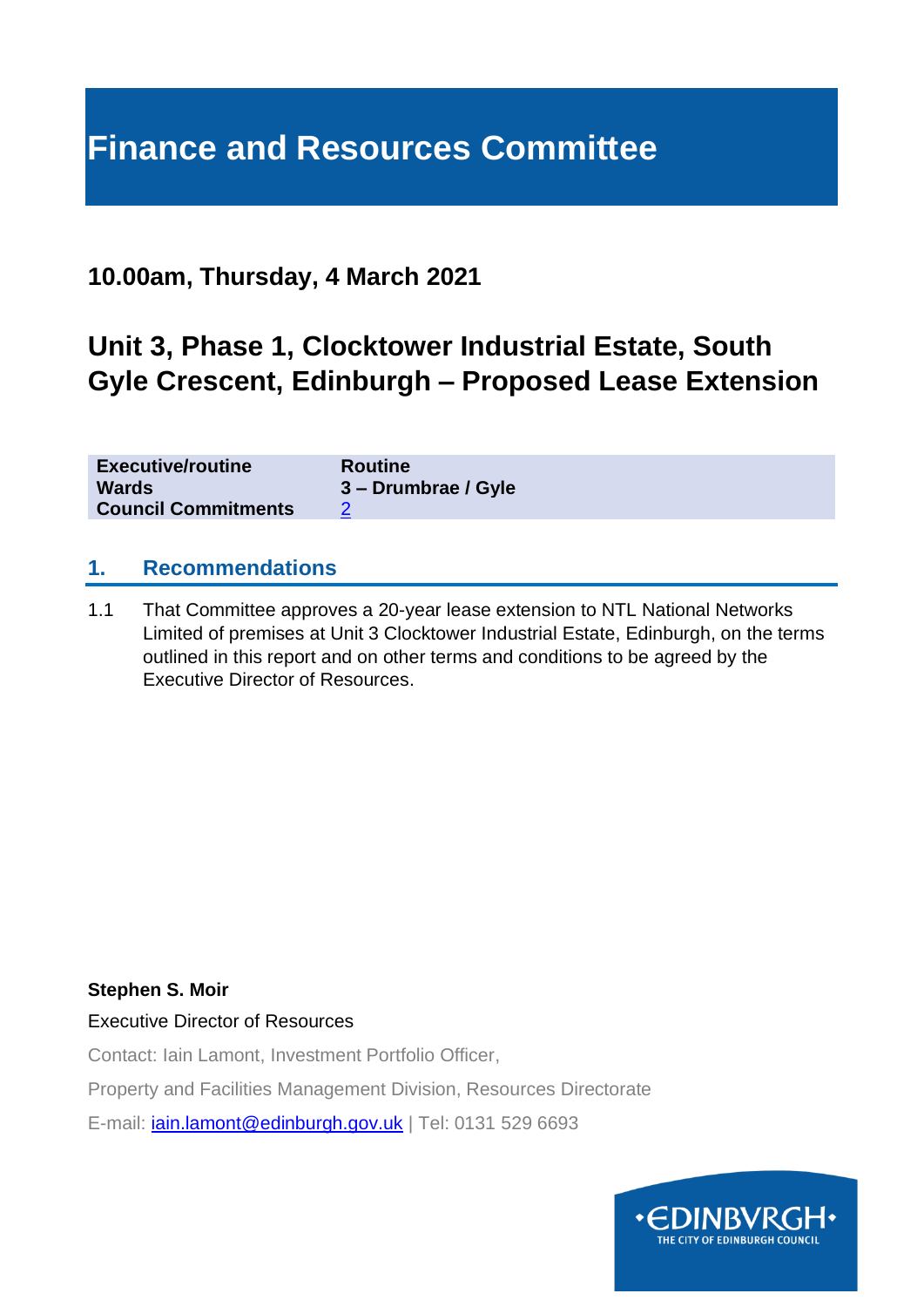# **Report**

# **Unit 3, Phase 1, Clocktower Industrial Estate, South Gyle Crescent, Edinburgh – Proposed Lease Extension**

# **2. Executive Summary**

2.1 Unit 3 Clocktower Industrial Estate is currently let to NTL National Networks Limited on a lease which expires on 29 February 2024. The tenant has requested a 20 year lease extension to commence from 1 March 2024. This report seeks approval to grant a 20-year lease extension to NTL National Networks Limited for the property detailed on the terms and conditions outlined in the report.

#### **3. Background**

- 3.1 The property known as Unit 3 Clocktower Industrial Estate extends to 698.61m2 (7,520sq ft) as shown outlined in red on the attached plan.
- 3.2 Since March 1999, NTL National Networks Limited have been the tenants operating a data and telecommunications centre. The current rent is £58,850 per annum.
- 3.3 The existing lease expires on 29 February 2024 and the tenant has requested that the Council grant a 20-year lease extension, from 1 March 2024, to provide enhanced security of tenure and facilitate longer term financial planning.

#### **4. Main report**

- 4.1 The following terms have been provisionally agreed:
	- Subjects Unit 3 Clocktower Industrial Estate, Edinburgh;
	- Lease: 20-year extension from 1 March 2024 until 28 February 2044;
	- Rent: **£58,850 per annum; (current passing rent)**;
	- Rent Review: 1 March 2024 and 5 yearly thereafter (at the March 2024 review the rent will increase to the higher of £67,680 or Market Rental Value);
	- Use: Data and Telecommunication Centre;